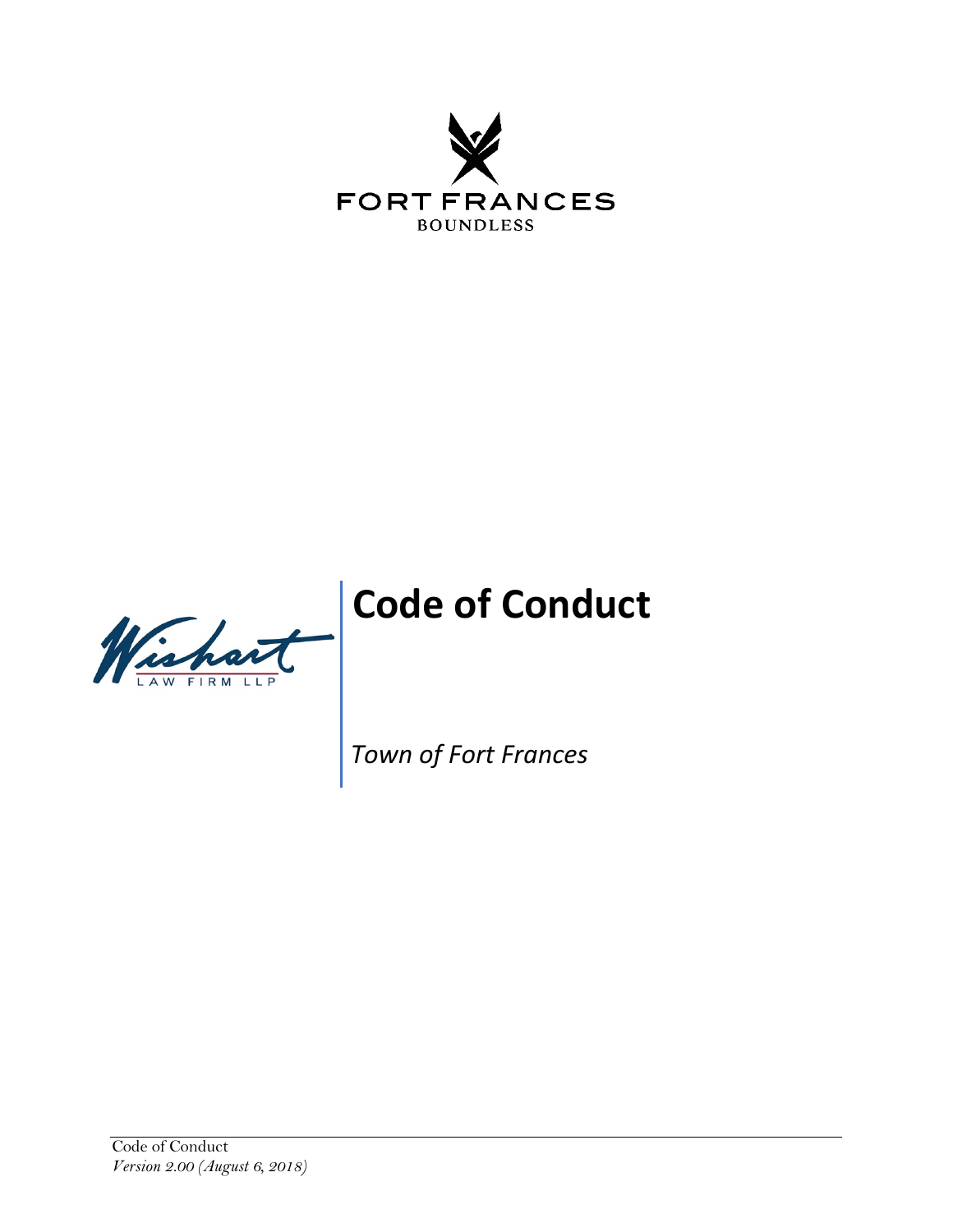**Important Disclaimer:** this protocol complies with the relevant provisions of the *Municipal Act, 2001,* SO 2001, c 25 (the "*Act*"). If you have any questions or concerns about this protocol or how to implement it, please contact Wishart Law Firm LLP. Wishart Law Firm LLP is not responsible for the results of any edit to this protocol other than as expressly authorized or directed by Wishart Law Firm LLP.

#### **© 2018, Wishart Law Firm LLP**

All rights reserved. No part of this work may be reproduced or copied in any form or by any means (graphic, electronic or mechanical, including photocopying, recording, taping or information and retrieval systems) without the written permission of Wishart Law Firm LLP.

A licence is, however, given by Wishart Law Firm LLP to any Municipality that has purchased a copy of this work to print, copy, save, or post on its official website for its own use only and such Municipality may not repurpose or resell the work in any way.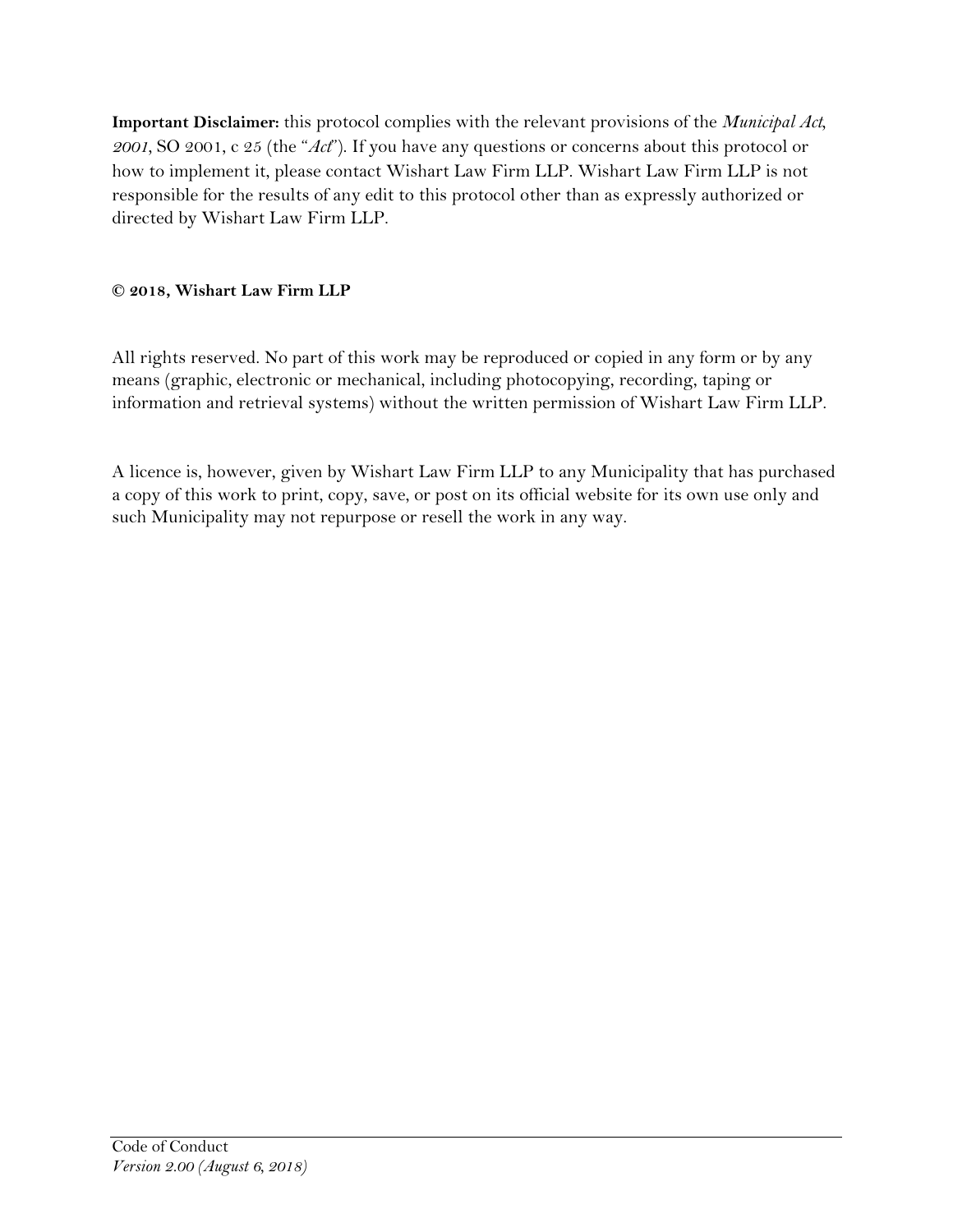#### **Contents**

| 1.  |                                                                              |
|-----|------------------------------------------------------------------------------|
| 2.  |                                                                              |
| 3.  |                                                                              |
| 4.  |                                                                              |
| 5.  |                                                                              |
| 6.  |                                                                              |
| 7.  |                                                                              |
| 8.  |                                                                              |
| 9.  |                                                                              |
| 10. |                                                                              |
| 11. |                                                                              |
| 12. |                                                                              |
| 13. |                                                                              |
| 14. |                                                                              |
| 15. | No Reprisal or Obstruction in the Application or Enforcement of this Code 12 |
| 16. |                                                                              |
|     |                                                                              |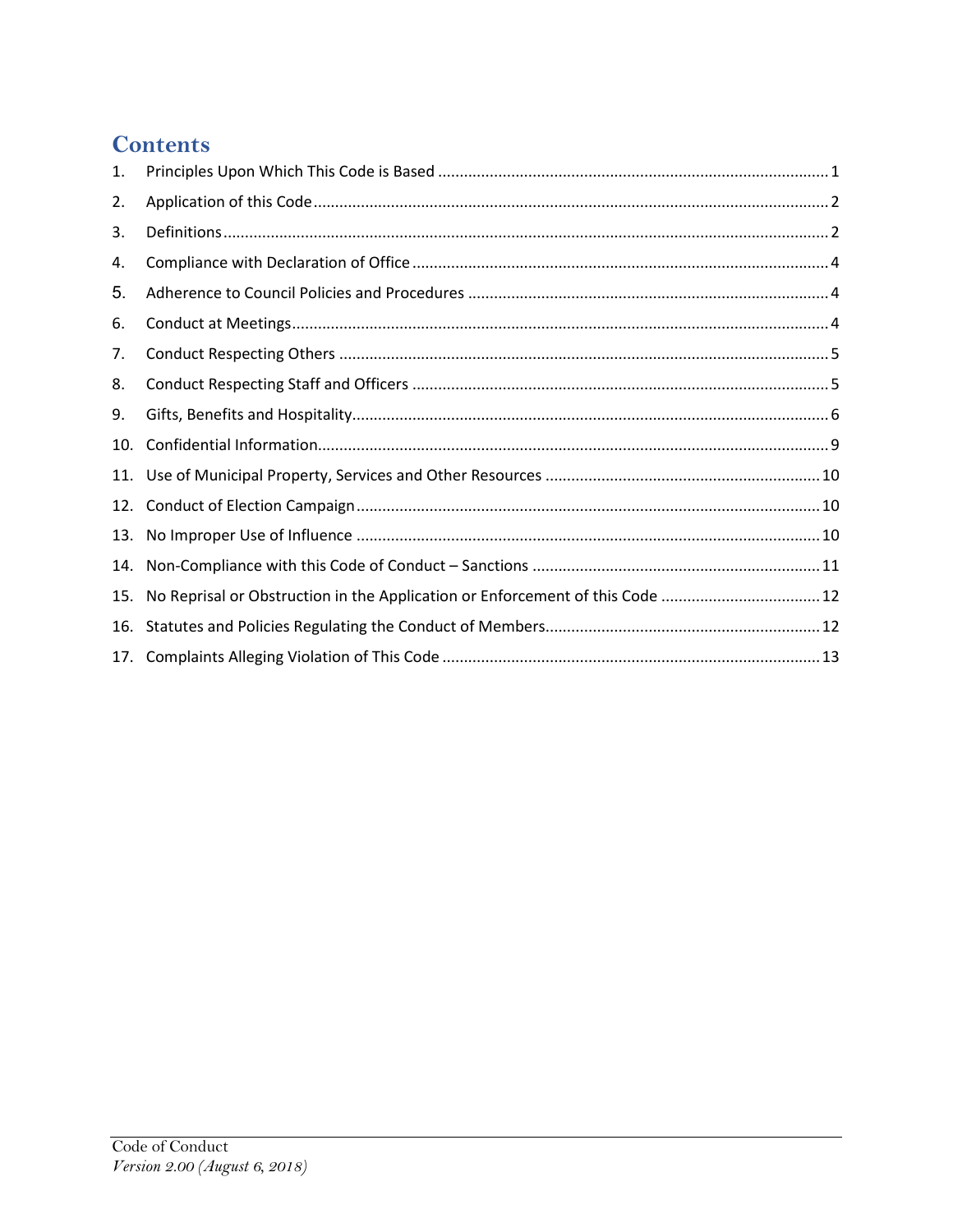## <span id="page-3-0"></span>**1. Principles Upon Which This Code is Based**

- 1.1 A municipality is a responsible level of government. Improving the quality of municipal governance and administration can best be achieved by encouraging high standards of conduct on the part of all Members. In particular, the public is entitled to expect the highest standards of conduct from the Members of its local government. In turn, adherence to these standards will protect and promote the Municipality's reputation and integrity.
- 1.2 Key statements of principle that underline this Code of Conduct are as follows:
	- a) Council, and its Members are the leaders of the Municipality both inside and outside its geographic boundaries. Especially in an age of social media and electronic messaging, strong positive management of the reputation of the Municipality is needed. The statements and behavior of Council affect the Municipality's reputation as a place to live and do business. Conflict and inappropriate conduct among Members, staff, officers and members of the public, adversely affects the Municipality's reputation and is to be avoided. Put differently, Council has a strong role to protect and promote the Municipality and its reputation as an excellent place to live, work and do business;
	- b) Members must serve and be seen to serve their constituents in a conscientious and diligent manner;
	- c) Members must be committed to performing their functions with integrity, avoiding the improper use of the influence of their office, and conflicts of interest, both real and perceived;
	- d) Members are expected to conduct themselves and perform their duties in office and arrange their private affairs in a manner that promotes public confidence and will bear close public scrutiny;
	- e) Members must recognize and act upon the principle that democracy is best achieved when the operation of government is as transparent and accountable to the Public as possible;
	- f) Members shall seek to serve the public interest by upholding both the letter and spirit of the laws of Parliament and the Ontario Legislature, as well as the laws and policies adopted by the Municipal Council;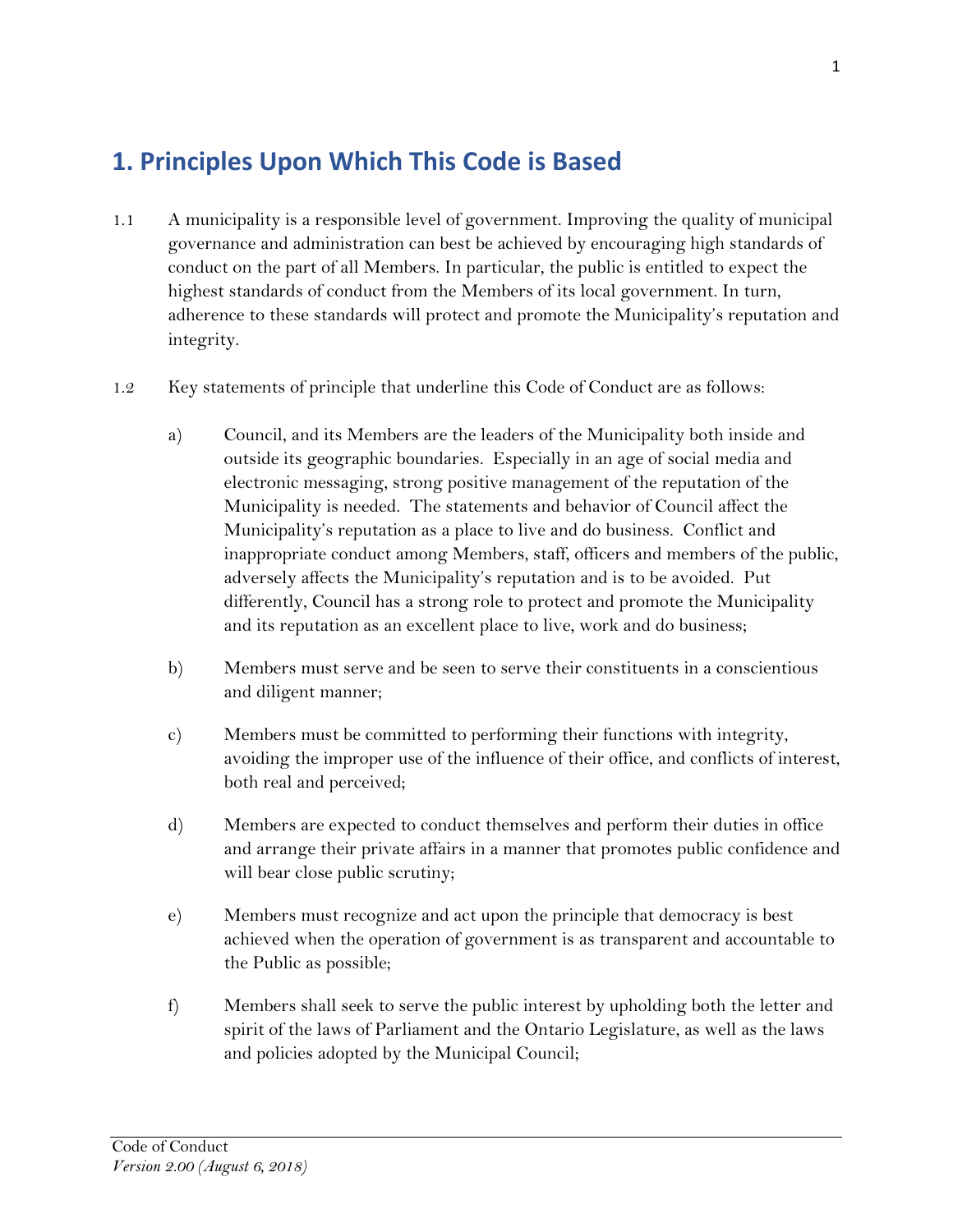- g) Members must not use the status of their position to inappropriately influence the decision of another individual or body. For example, to obtain a personal advantage for the Member, the Member's parents, children, spouse, staff, friends, associates, business or otherwise; or to disadvantage another party.
- h) Members shall be respectful of the role of staff to provide advice with political neutrality and objectivity and without undue influence from a Member or Members.

# <span id="page-4-0"></span>**2. Application of this Code**

<span id="page-4-1"></span>2.1 This Code of Conduct applies to every Member.

# **3. Definitions**

- 3.1 In this Code of Conduct:
	- a) "Benefit" means preferential treatment, privileged access, favours or other advantage including, but not necessarily limited to, invitations to sporting, cultural or social events, access to discounts and loyalty programs and promises of a new employment.
	- b) "Ceremonial Gift" means official gifts provided as part of the culture or practices of communities or government within Canada or internationally, which although they may be given to a Member, are accepted by a Member on behalf of a municipality and become the property of a municipality.
	- c) "Child" means a child born within or outside marriage and includes any adopted child, step child, foster child and a person whom a Member has a demonstrated a settled intention to treat as a child of his or her family;
	- d) "Confidential Information" means any information in the possession of, or received in confidence by, the Municipality that the Municipality is prohibited from disclosing, or has decided to refuse to disclose, under the *Municipal Freedom of Information and Protection of Privacy Act* or any other law. Confidential Information also includes information of a corporate, commercial, scientific or technical nature received in confidence from third parties; personal information; information that is subject to solicitor-client privilege; information that concerns any confidential matters pertaining to personnel, labour relations, litigation, property acquisition, the security of the property of the Municipality or a Local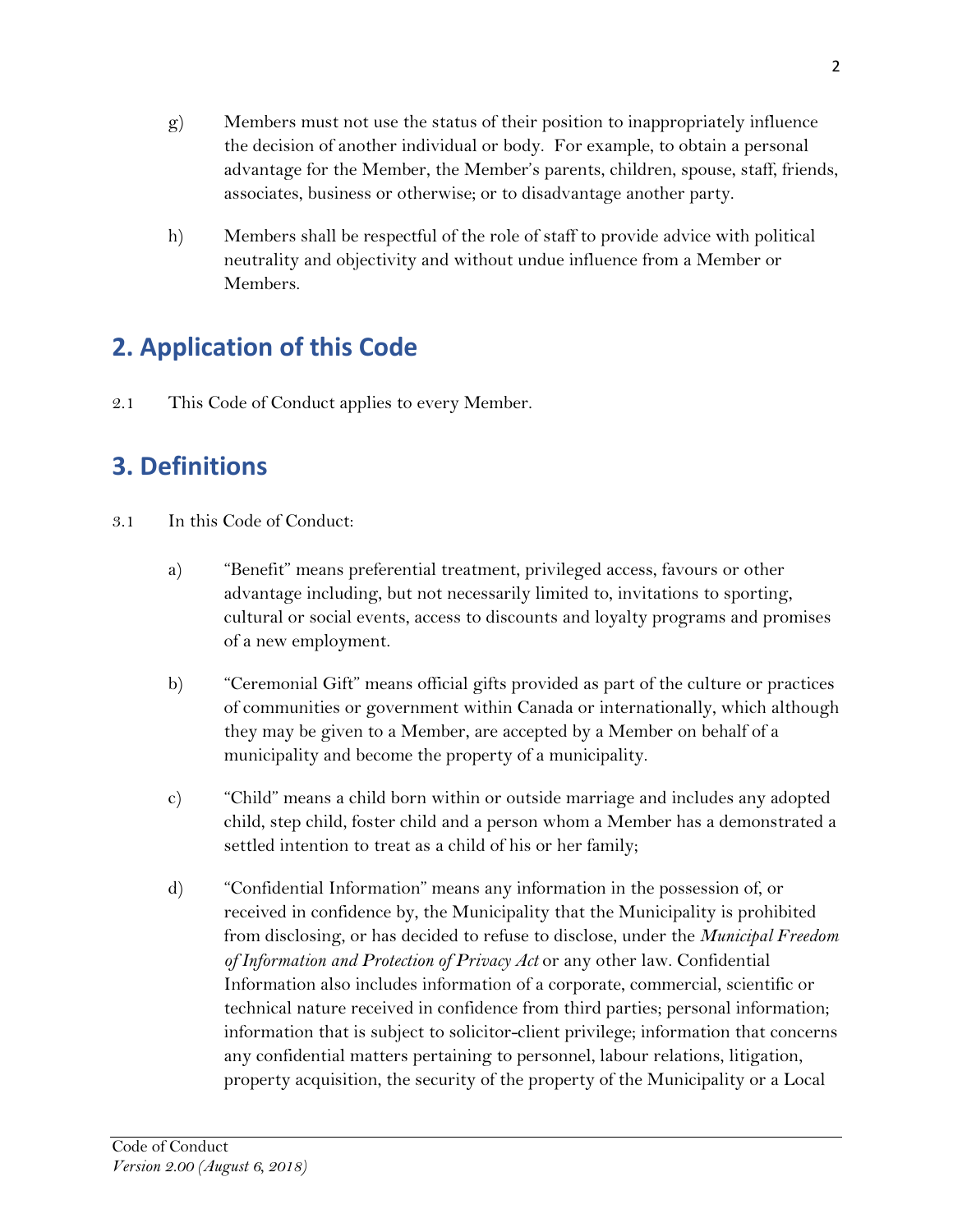Board; and any other information lawfully determined by the Council to be confidential, or required to remain or be kept confidential by legislation or order.

- e) "Council" means the Council of the Town of Fort Frances.
- f) "Gift" means free or discounted items or services and any item or service that would, viewed in light of all the circumstances, be regarded as a gift by a reasonable Person not including Ceremonial Gifts.
- g) "Hospitality" means the friendly reception and entertainment of guests, which may range from light refreshments at a meeting to expensive restaurant meals and sponsored travel or accommodation.
- h) "In-camera meeting" means a meeting, or part of a meeting, closed to the public pursuant to section 239 of the *Municipal Act, 2001*.
- i) "Information" includes a record or document written or otherwise;
- j) "Integrity Commissioner" means the Person appointed by by-law in accordance with section 223.3 of the *Municipal Act, 2001* and who is responsible for performing, in an independent manner, the functions assigned by the Municipality with respect to the application of the Code of Conduct for Members.
- k) "Local Board" means, for the purpose of this Code of Conduct, a local board other than:
	- i. A society as defined in subsection 2(1) of the *Child, Youth and Family Services Act, 2017;*
	- ii. A board of health as defined in subsection 1(1) of the *Health Protection and Promotion Act;*
	- iii. A committee of management established under the *Long-Term Care Homes Act, 2007;*
	- iv. A police services board established under the *Police Services Act* and/or the *Police Services Act, 2018;*
	- v. A board as defined in section 1 of the *Public Libraries Act;* and
	- vi. A corporation established in accordance with section 203 of the *Municipal Act, 2001;*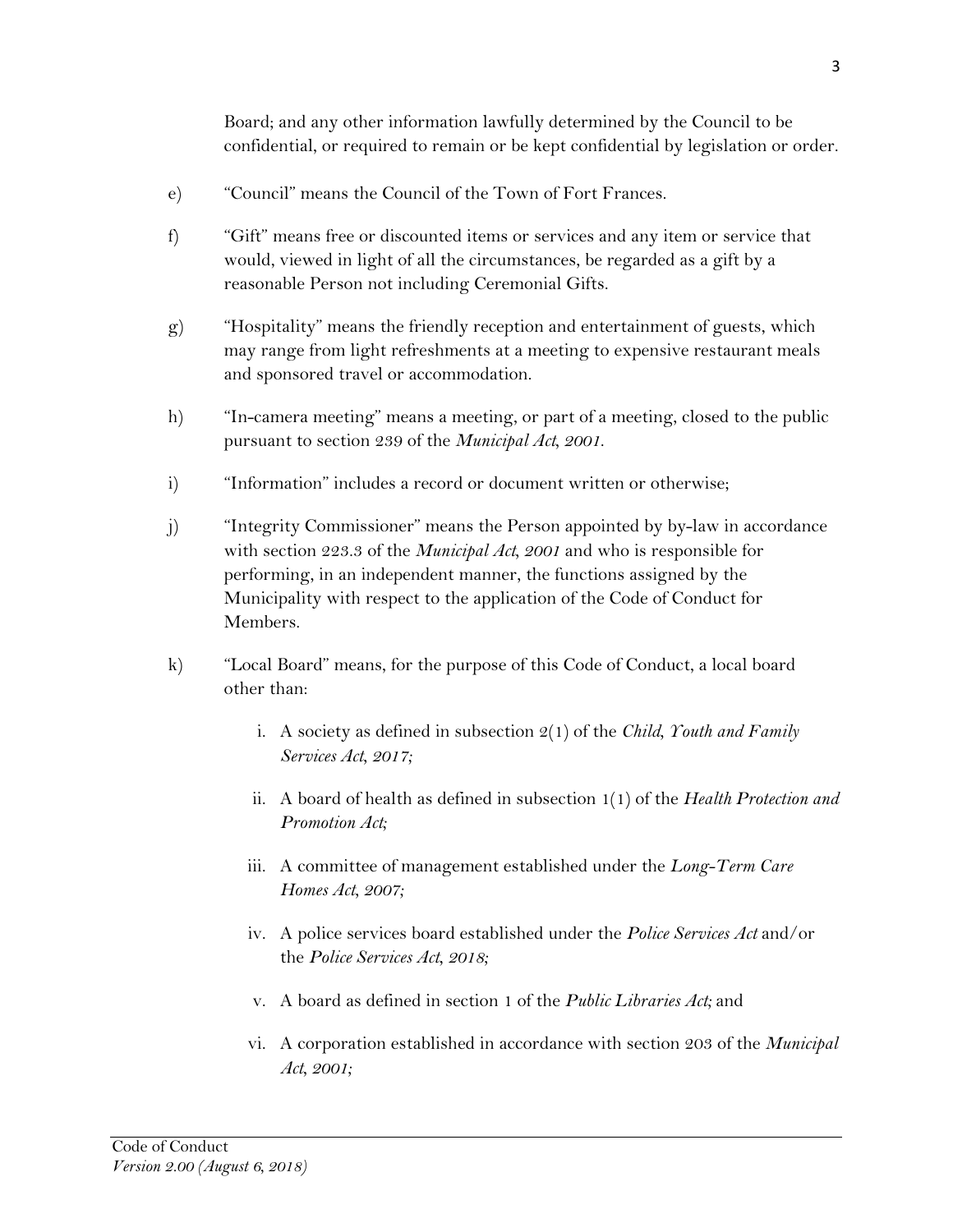- l) "Member" means a member of Council, which shall include the Mayor/Reeve, members of Committees and members of Local Boards, unless, with respect to members of Local Boards, the context requires otherwise, and shall not include staff or ratepayers.
- m) "Officer(s)" means a person who holds a position of responsibility with definite rights and duties prescribed by statute or by-law.
- n) "Parent" means a person who has demonstrated a settled intention to treat a child as a part of his or her family whether or not that person is the natural parent of the child;
- o) "Person" includes a corporation, partnership, association and any other entity, as the context allows; and
- p) "Spouse" means an individual to whom an individual is married or with whom an individual is living in a conjugal relationship outside marriage.
- q) "Transparency" means that the municipality actively encourages and fosters stakeholder participation and openness in its decision-making processes. It means that the municipality's decision-making process is open and clear to the public.

## <span id="page-6-0"></span>**4. Compliance with Declaration of Office**

4.1 Every Member shall act in accordance with his or her declaration of office sworn pursuant to section 262 of the *Municipal Act, 2001*. A copy of the Declaration of Office is attached as Schedule "A".

#### <span id="page-6-1"></span>**5. Adherence to Council Policies and Procedures**

5.1 Every Member shall observe and comply with every provision of this Code of Conduct, as well as all other policies and procedures adopted or established by Council.

## <span id="page-6-2"></span>**6. Conduct at Meetings**

6.1 Every Member shall conduct himself or herself properly and in a civil and respectful manner at meetings, and in accordance with the provisions of the Procedural By-law, this Code of Conduct, and other applicable law.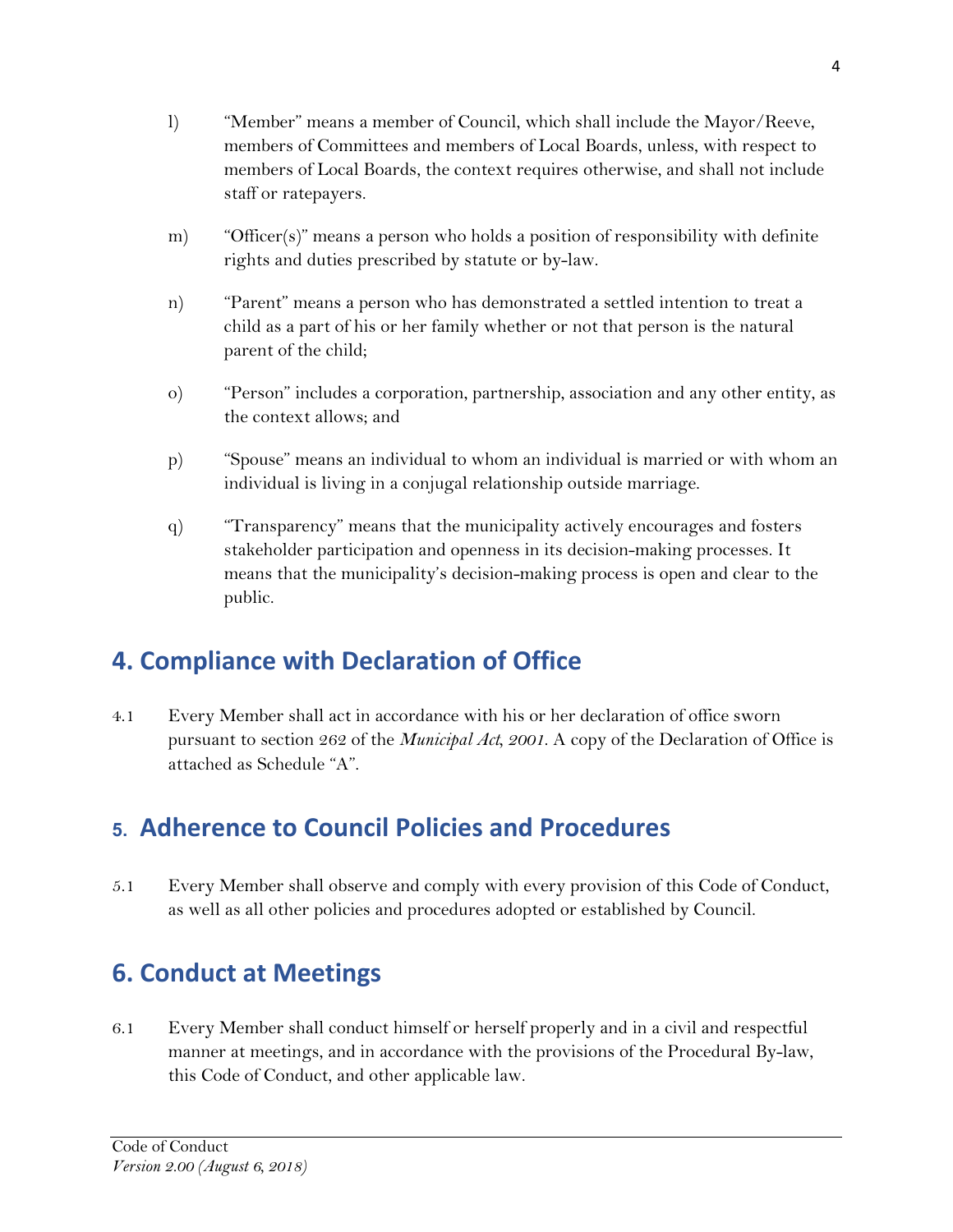- 6.2 Members will respect the decision-making process. Members will attempt to accurately and adequately communicate the attitudes and decisions of Council, even if they disagree with a majority decision of Council.
- 6.3 Members shall strive to attend all Council Meetings. Any Member who is unable to attend a Council Meeting shall advise the clerk as soon as is reasonably possible of the reason for their absence.

# <span id="page-7-0"></span>**7. Conduct Respecting Others**

- 7.1 Every Member has the duty and responsibility to treat members of the public, one another and staff appropriately and without abuse, bullying or intimidation, and to ensure that the municipal work environment is free from discrimination and harassment. The Member shall be familiar with, and comply with, the Municipality's Workplace Anti-Violence, Harassment and Sexual Harassment Policy.
- 7.2 A Member shall not use indecent, abusive or insulting words, tone or expressions toward any other Member, any municipal staff or any member of the public.
- 7.3 A Member shall not speak in a manner that is discriminatory to any individual, based on any protected grounds. Protected grounds include: citizenship, race, place of origin, ethnic origin, colour, ancestry, disability, age, creed, sex/pregnancy, family status, marital status, sexual orientation, gender identity, and gender expression<sup>[1](#page-7-2)</sup>.

# <span id="page-7-1"></span>**8. Conduct Respecting Staff and Officers**

- 8.1 Under the direction of the senior administrative staff, and in accordance with the decisions of Council, staff and Officers are required to serve the municipal corporation as a whole. Every Member shall be respectful of the role of staff and Officers to provide advice based on political neutrality and objectivity and without undue influence from any Member or group of Members. Accordingly, no Member shall maliciously or falsely injure or impugn the professional or ethical reputation of any staff person or Officer.
- 8.2 Members shall acknowledge and respect the fact that staff carry out directions of Council, through senior staff, including but not limited to the treasurer, clerk, director of public works, and administer the policies of the Municipality. No Member shall perform, direct or attempt to undermine the duties of any staff person or Officer except in accordance with the Municipality's procedural by-law.

<span id="page-7-2"></span> <sup>11</sup> See *Human Rights Code,* R.S.O. 1990, c.H.19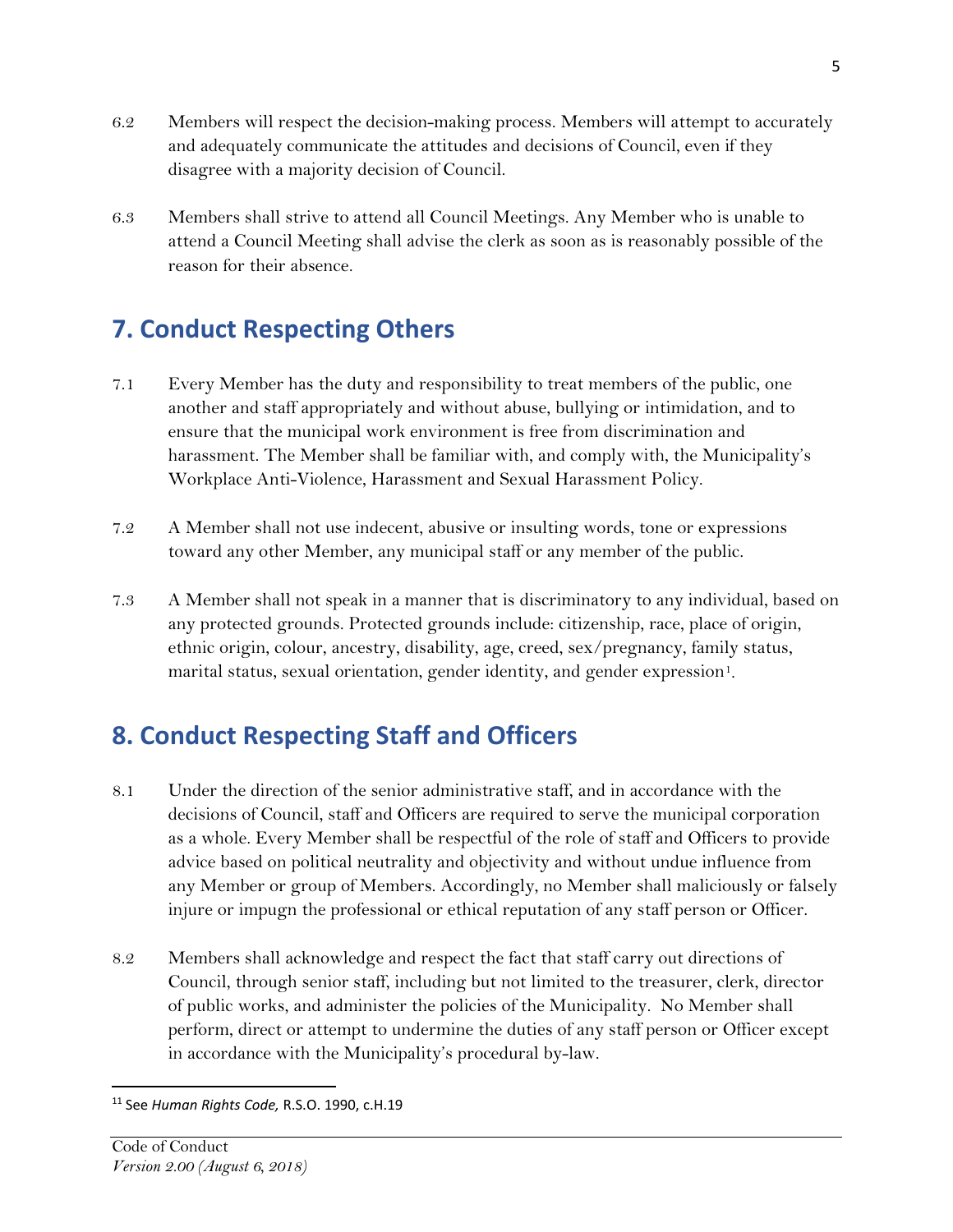- 8.3 Every Member shall show respect for staff and Officers, and for their professional capacities and responsibilities.
- 8.4 No Member shall direct, instruct or compel any staff member or Officer to engage in partisan political activities or subject any staff member or Officer to threat or discrimination for refusing to engage in any such activity.
- 8.5 No Member shall use or attempt to further his or her authority or influence by intimidating, threatening, coercing, commanding or improperly influencing any staff person or Officer or interfering with that person's duties, including the duty to disclose improper activity.

## <span id="page-8-0"></span>**9. Gifts, Benefits and Hospitality**

- 9.1 For the purposes of this Code, Gifts, Benefits and Hospitality provided, with a Member's knowledge, to that Member's spouse, child or parent, or to his or her staff, that is connected directly or indirectly to the performance of the Member's duties, are deemed Gifts, Benefits and Hospitality provided to that Member.
- 9.2 No Member shall accept Gifts, Benefits and Hospitality connected directly or indirectly with the performance of his or her duties, unless permitted under one or more of the exceptions listed below:
- 9.3 Each of the following is recognized as an exception:
	- a) compensation authorized by law;
	- b) Gifts, Benefits and Hospitality of the kind that normally accompanies the responsibilities of office and is received as an incident of protocol or social obligation;
	- c) a political contribution otherwise authorized and reported as required by law, in the case of a Member running for office;
	- d) services provided without compensation by a Person volunteering their time in a function that would not normally be provided for compensation;
	- e) a suitable memento of a function honouring the Member;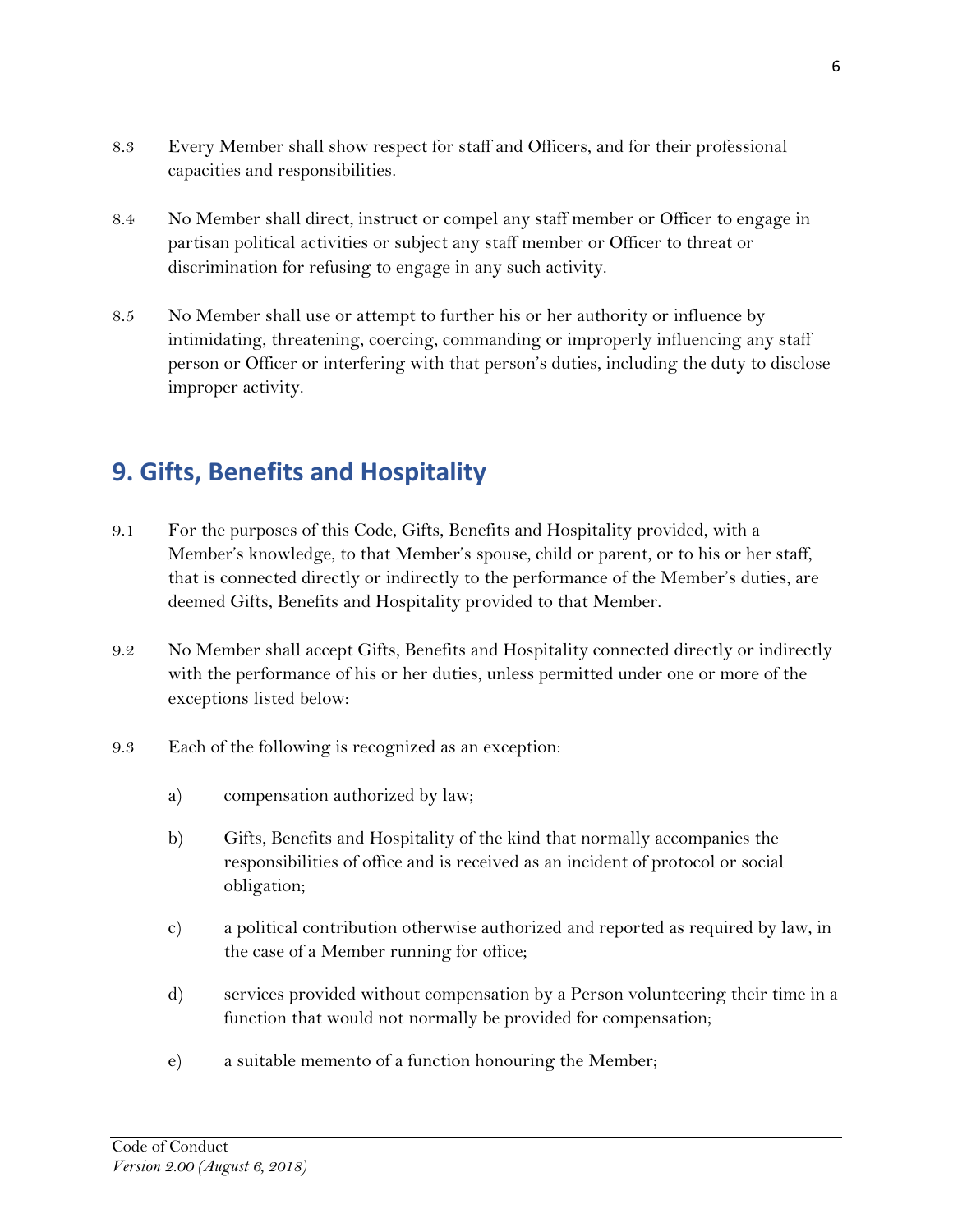- f) food, lodging, transportation or entertainment lawfully provided by any Provincial, regional or local government or board or political subdivisions of any of them, by the Federal government, a foreign government, or by those organizing a conference, seminar or event where the Member is speaking or attending in an official capacity;
- g) food and beverage consumed at a banquet reception or similar event, if:
	- i. attendance by the Member is for a legitimate municipal purpose;
	- ii. the Person extending the invitation, or a representative of the organization holding the event, is in attendance; and
	- iii. the value is reasonable;
- h) communications to the office of a Member, even if such communication would, in the ordinary course, require a subscription; and
- i) a sponsorship or donation for a community event organized or run by a Member, or a third party on behalf of a Member, subject to the limitations set out in any applicable municipal policy.
- 9.4 Except for exception 9.3 (c) (political contributions allowable by law), these exceptions do not apply where Gifts, Benefits and Hospitality are provided by a lobbyist or a lobbyist's client or employer. In this provision, a lobbyist is an individual, organization or business who or that:
	- a) lobbies, or causes the lobbying of, any public office holder of the Municipality, the municipal council or corporation or a Local Board;
	- b) the Member knows is attempting or intending to lobby the Member or any of the public, Persons or bodies listed in paragraph (a); or
	- c) is maintaining an active lobbyist registration with the Municipality, whether or not with respect to any specific or current subject matter.
- 9.5 The exceptions in section 9.3 do not apply to a gift from an anonymous sender. No Member shall accept a gift from an anonymous sender. Where a Member receives a gift from an anonymous sender, the Member will turn the gift in to the Clerk who will donate the gift to a charity/organization on the Municipality's approved donation list.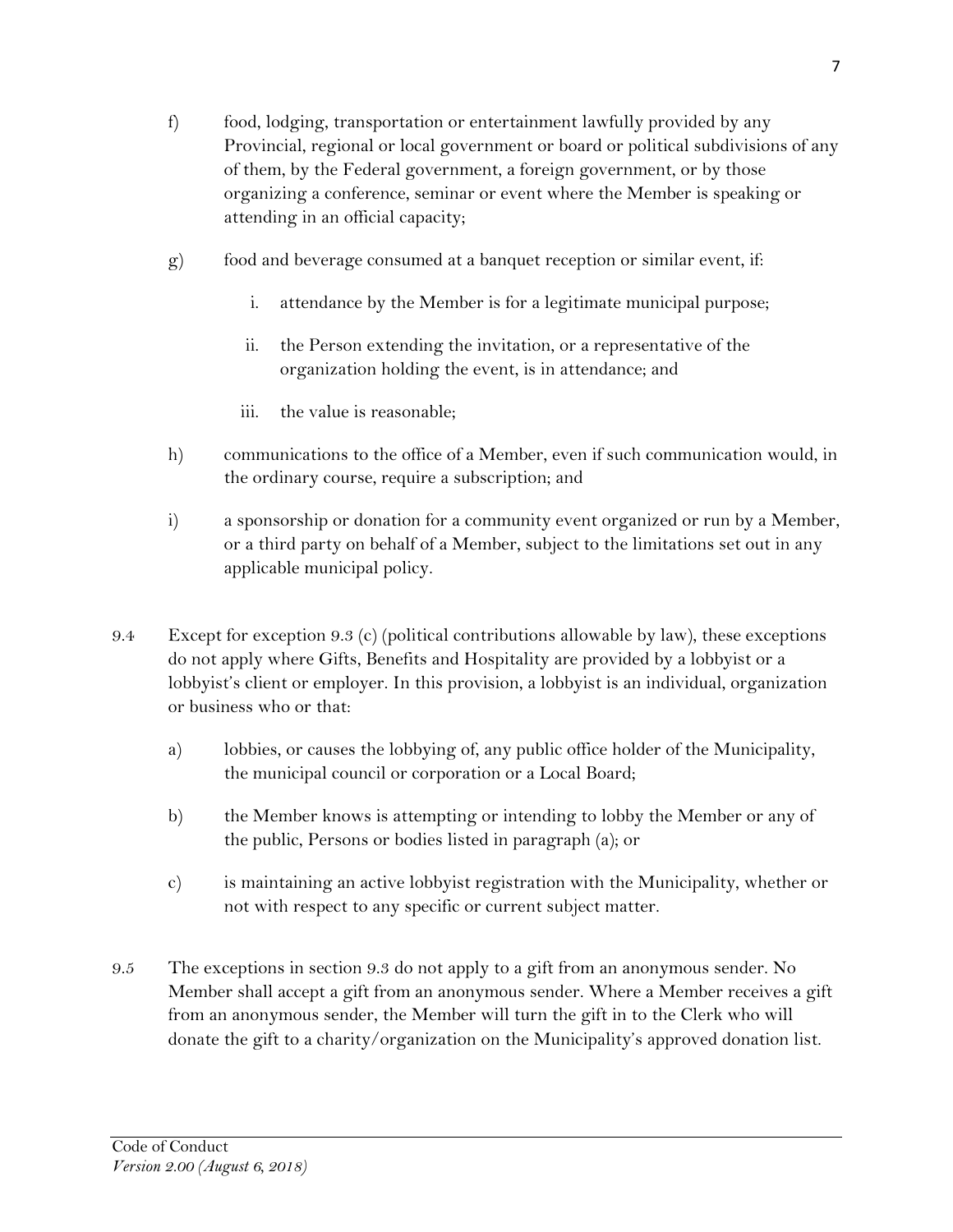- 9.6 In the case of any of the recognized exceptions in sections 9.3 (b), (e), (f), (h) and (i), to enhance transparency and accountability with respect to Gifts, Benefits and Hospitality, if the value of the Gift, Benefit or Hospitality is over \$300, or if the total value of Gifts, Benefits and Hospitality received from any one source during the course of a calendar year exceeds \$300, the Member shall file, within 30 days of receipt, or of reaching the annual limit, a disclosure statement with the Municipality or with its Integrity Commissioner.
- 9.7 The disclosure statement must set out:
	- a) the nature of all Gifts, Benefits, and Hospitality;
	- b) its source and date of receipt;
	- c) the circumstances under which it was given and received;
	- d) its estimated value or, if determinable, its exact value;
	- e) what the recipient intends to do with any gift; and
	- f) whether any gift will at some point be provided to the Municipality.
- 9.8 Every disclosure statement filed under this Code shall be made a public record and posted in a place available for public review.
- 9.9 Upon receiving a disclosure statement, the Municipality or the Integrity Commissioner, as the case may be, shall examine, or in the case of the Municipality, appoint a Person to examine, the disclosure statement to ascertain whether the receipt of any Gifts, Benefits, or Hospitality, in his or her opinion, acting reasonably, contravenes this Code. Making such determination shall include providing the Member an opportunity to provide an explanation as to why receipt of any Gift, Benefit or Hospitality at issue does not contravene this Code.
- 9.10 Should a determination be made that receipt of any Gift, Benefit or Hospitality contravenes this Code, the Member shall be directed to promptly return, dispose of, or reimburse the person giving the Gift, Benefit or Hospitality, for the full value thereof, as applicable or remit the value of any gift or benefit already consumed to the Municipality.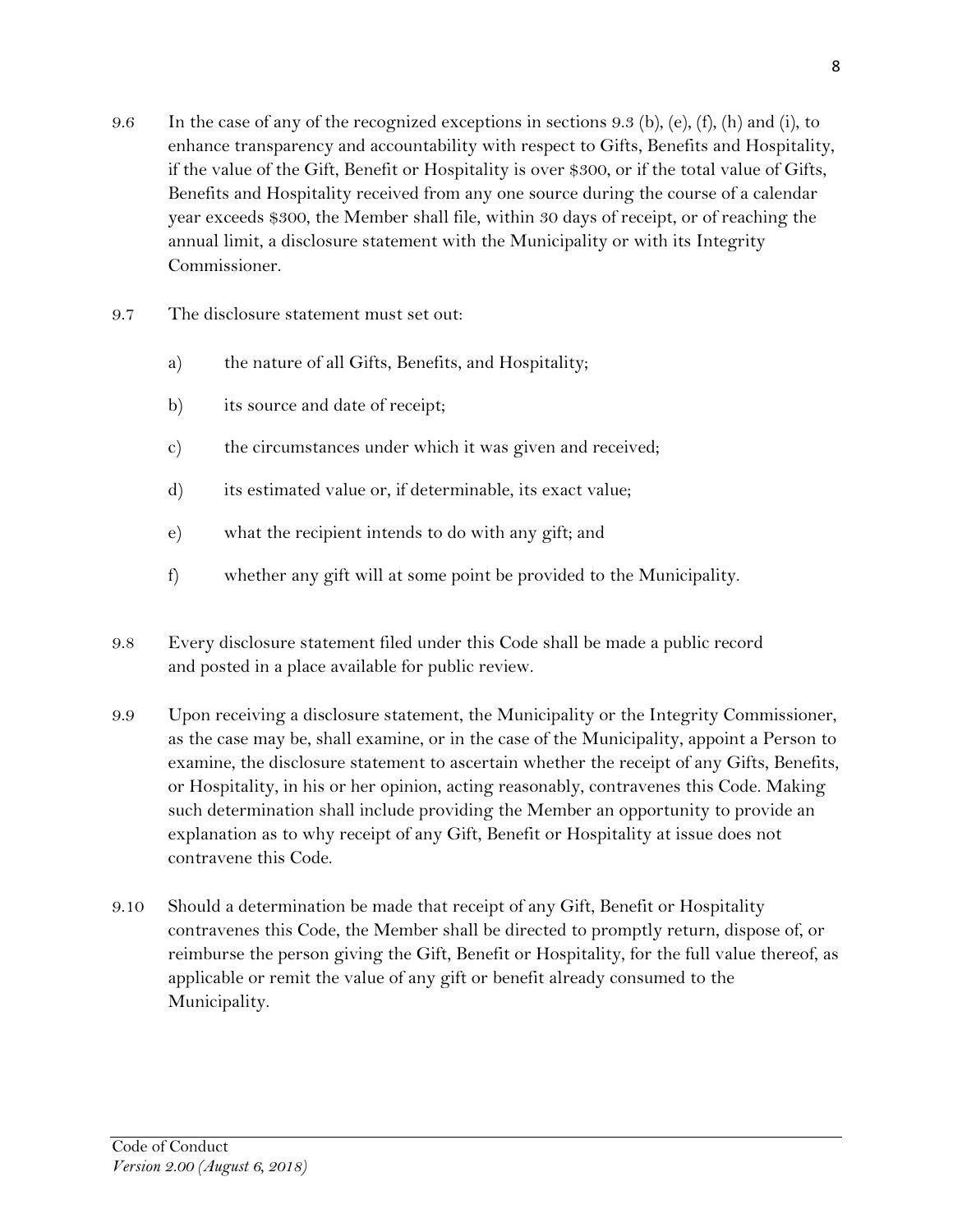#### <span id="page-11-0"></span>**10. Confidential Information**

- 10.1 **No Member shall disclose, release, sell or publish by any means directly or indirectly, to any person or to the public, any Confidential Information acquired by virtue of his or her office**, in any form including, but not limited to, written notes, reports, oral and video recording, pictures, electronic correspondence, and any form of social media except when required or authorized by Council or otherwise by law to do so.
- 10.2 No Member shall use Confidential Information for personal or private gain or benefit, or to disadvantage any other person or body.
- 10.3 Unless required by law, no Member shall disclose the substance of deliberations of meetings held *in-camera* and that are authorized to be held *in-camera* under the *Municipal Act, 2001* or any other legislation unless or until Council discloses such information at a meeting that is open to the public or otherwise releases such information to the public.
- 10.4 Without limiting the generality of the foregoing, no Member shall, without lawful authority, disclose or make personal use of any of the following types of Confidential Information:
	- a) Information concerning litigation, negotiation or personnel or labour matters;
	- b) Information the publication of which may infringe on the rights of any person (e.g. source of a complaint where the identity of a complainant is given in confidence);
	- c) Price schedules in any contract, tender or proposal document while such remains Confidential Information;
	- d) Information deemed to be "personal information" under the *Municipal Freedom of Information and Protection of Privacy Act*; and
	- e) Any other information or statistical data required by law not to be released.
- 10.5 No Member shall obtain access, or attempt to gain access, to Confidential Information in the custody of the Municipality, Local Board or Committee except to the extent that such access is necessary for the performance of his or her duties and such access is not prohibited by Council or otherwise by law.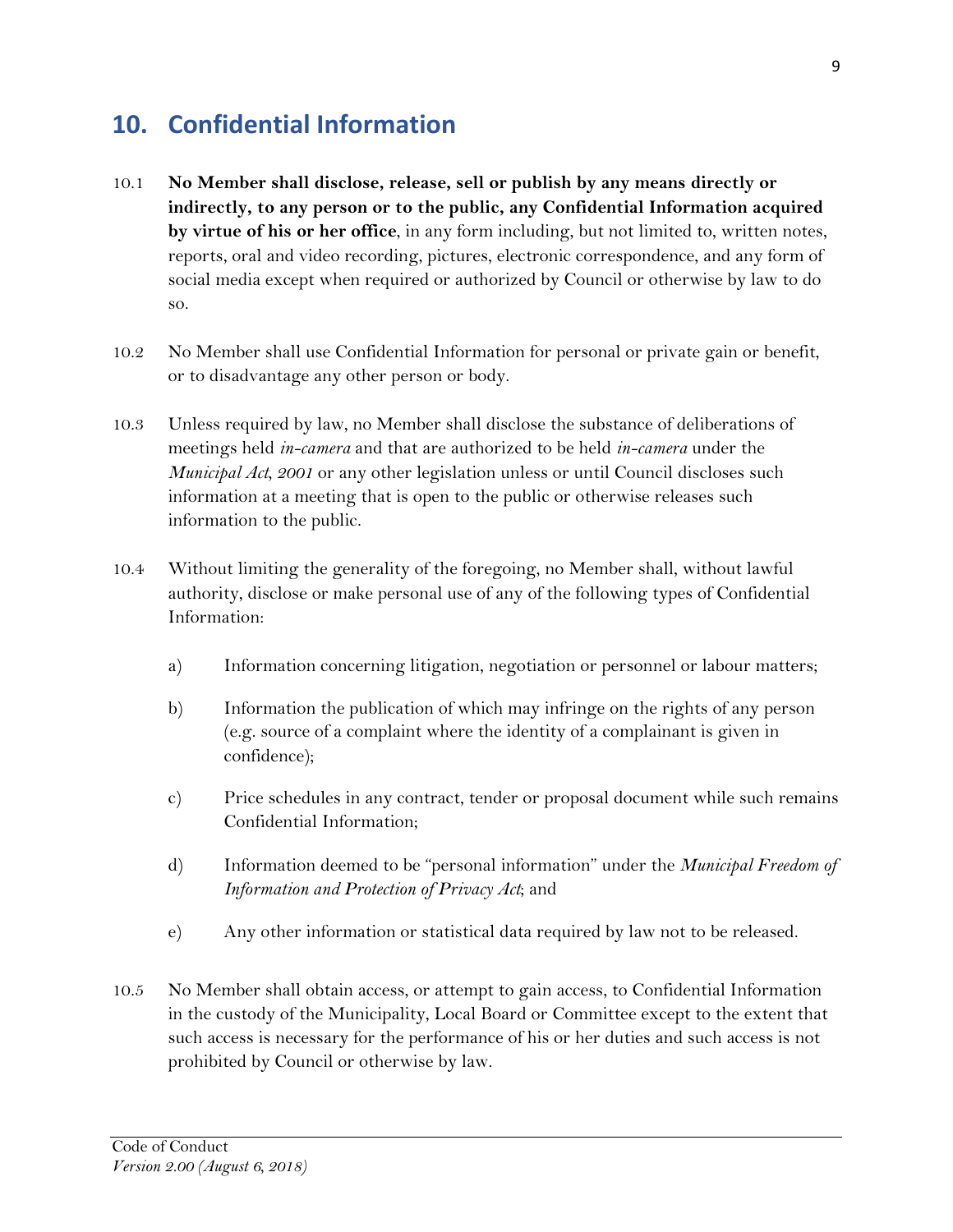#### <span id="page-12-0"></span>**11. Use of Municipal Property, Services and Other Resources**

11.1 No Member shall use, or permit the use of, municipal equipment, land, facilities, supplies, services, staff or other resource, including any municipally-owned information, website, or funds allocated for Member expenses, for any purpose or activity other than the lawful business of the municipal corporation. No Member shall seek or acquire any personal financial gain from the use or sale of Confidential Information, or of any municipally-owned intellectual property including any invention, creative writing or drawing, computer program, technical innovation, or any other information or item capable of being patented or copyrighted, for which property remains exclusively that of the Municipality.

#### <span id="page-12-1"></span>**12. Conduct of Election Campaign**

- 12.1 Every Member shall comply with all applicable requirements of the *Municipal Elections Act, 1996* and with the Municipality's municipal or board resources rules and procedures established pursuant to section 88.18 of the *Municipal Elections Act, 1996.*
- 12.2 No Member shall use Confidential Information, facilities, equipment, supplies, services, or other resources of the Municipality, including any Member newsletter or website linked through the Municipality's website, for any election campaign or campaignrelated activity. No Member shall undertake campaign-related activities on municipal property during regular working hours unless authorized by the Municipality.
- 12.3 No Member shall use the services of any person for election-related purposes during hours in which that person receives any compensation from the Municipality.

#### <span id="page-12-2"></span>**13. No Improper Use of Influence**

- 13.1 No Member shall use the influence of his or her office for any purpose other than for the lawful exercise of his or her official duties and for municipal purposes.
- 13.2 No Member shall use his or her office or position to influence or attempt to influence the decision of any other person, for the Member's private advantage, the private advantage of the Member's parent, child, spouse, staff member, friend or associate, business or otherwise or the disadvantage of others. No Member shall attempt to secure preferential treatment beyond activities in which Members normally engage on behalf of their constituents as part of their official duties. No Member shall hold out the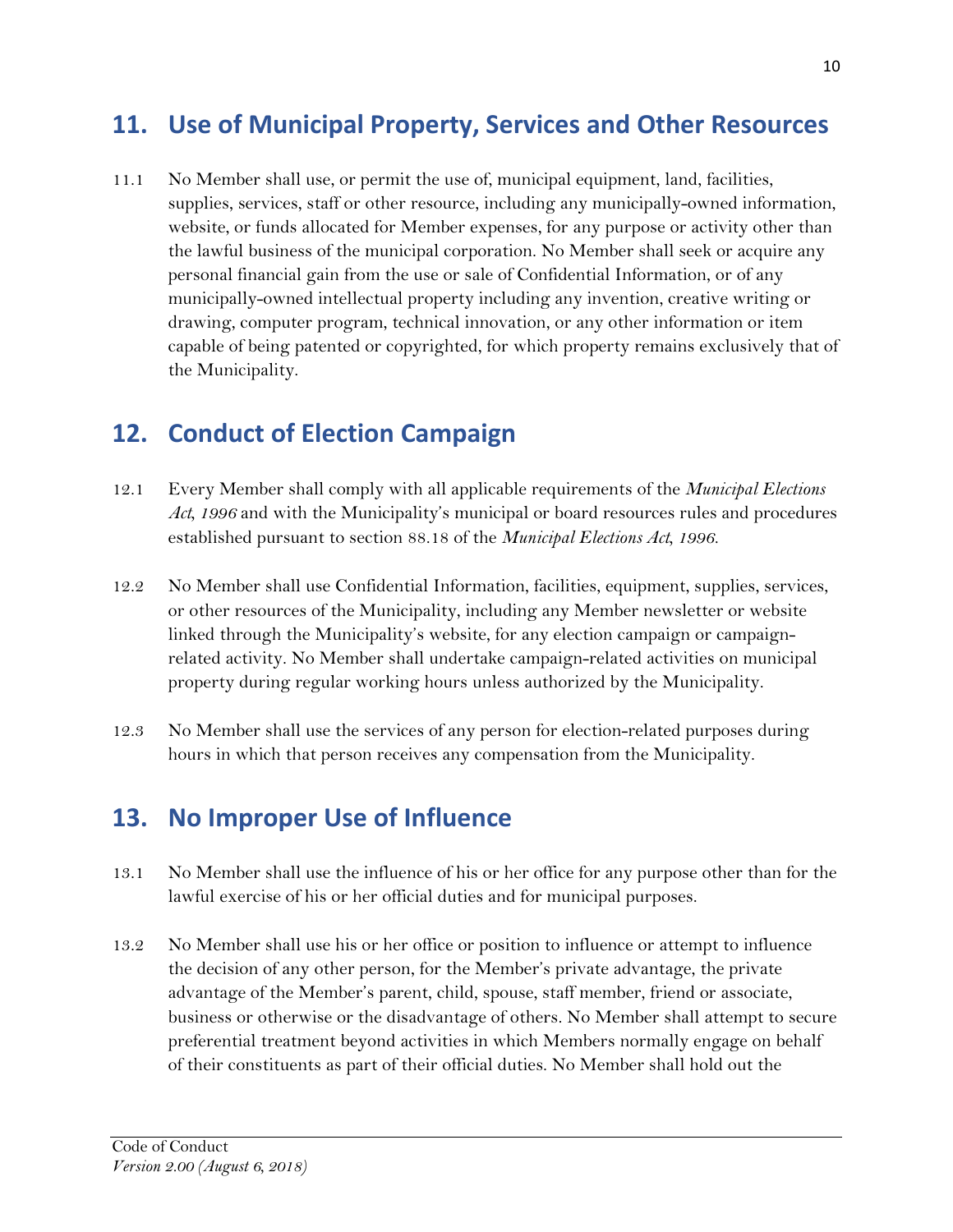prospect or promise of future advantage through the Member's supposed influence within Council in return for any action or inaction.

- 13.3 For the purposes of this provision "private advantage" does not include a matter:
	- a) That is an interest in common with electors generally as defined in the *Municipal Conflict of Interest Act*;
	- b) that affects a Member, his or her parents/children or spouse, staff, friends or associates, business or otherwise, as one of a broad class of persons; or
	- c) that concerns the remuneration or benefits of a Member.
- 13.4 This provision does not prevent a Member from requesting that Council grant a lawful exemption from a policy.

# <span id="page-13-0"></span>**14. Non-Compliance with this Code of Conduct – Sanctions**

- 14.1 A Member found by the Integrity Commissioner to have contravened any provision of this Code, may be subject to one or more of the following consequences imposed by Council as referred to in the following:
	- a) a reprimand;
	- b) suspension of the remuneration paid to the Member in respect of his or her services as a Member of the Council or Local Board, for a period of up to 90 days;
	- c) Other penalties, including, but not necessarily limited to:
		- i. Removal from membership of a Committee or Local Board;
		- ii. Removal as Chair of a Committee or Local Board;
		- iii. Require repayment or reimbursement of moneys received;
		- iv. Return of property or reimbursement of its value;
		- v. A request for an apology;
		- vi. Revocation of travel or another budget;
		- vii. Request for resignation; and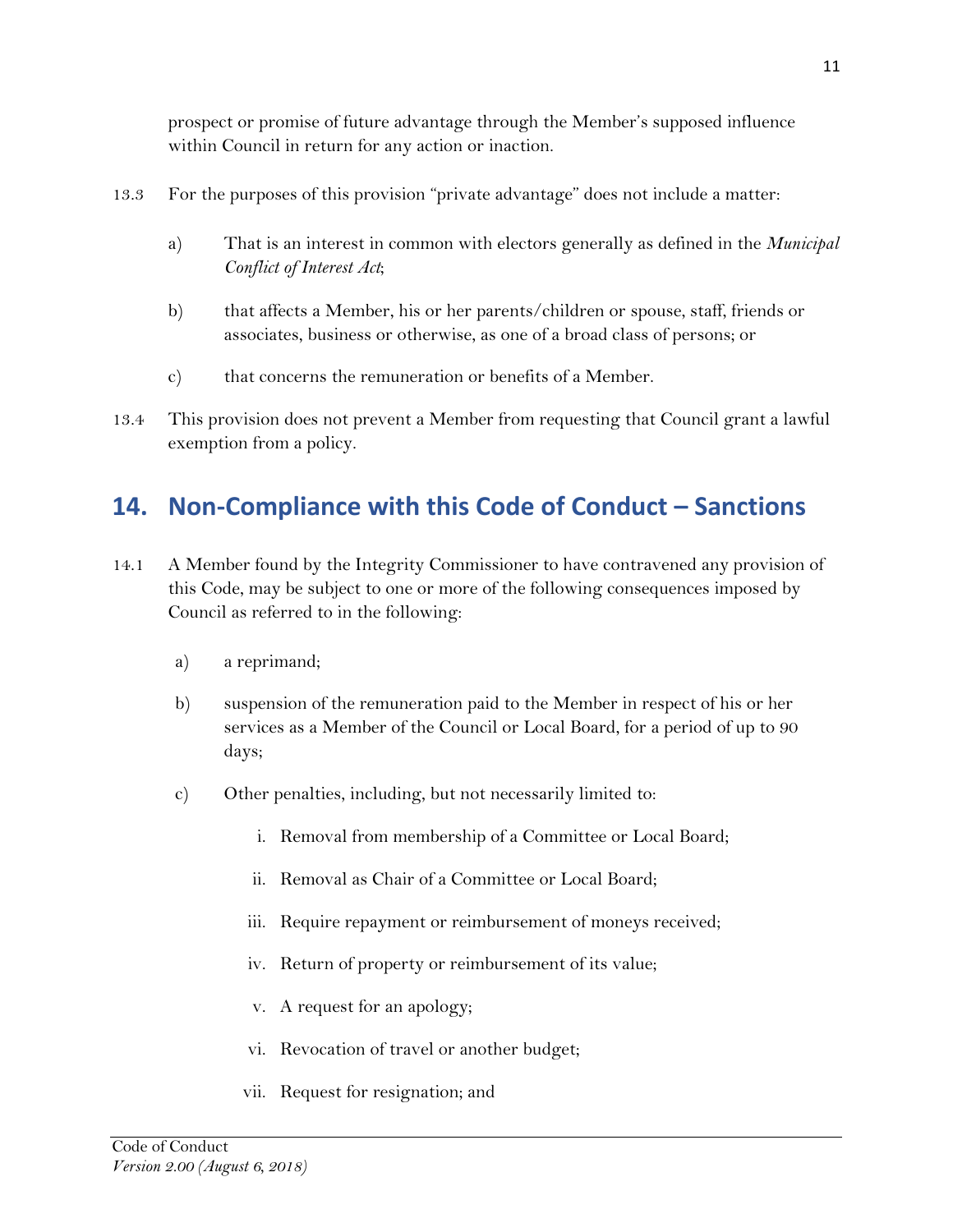#### <span id="page-14-0"></span>**15. No Reprisal or Obstruction in the Application or Enforcement of this Code**

- 15.1 Every Member must respect the integrity of the Code of Conduct and inquiries and investigations conducted under it and shall co-operate in every way possible in securing compliance with its application and endorsement. Any reprisal or threat of reprisal against a complainant or any other person for providing relevant information to the Integrity Commissioner or any other person is prohibited. It is also a violation of the Code of Conduct to obstruct the Integrity Commissioner or any other municipal official involved in applying or furthering the objectives or requirements of this Code, in the carrying out of such responsibilities or pursuing any such objective.
- 15.2 Every Member shall cooperate with the Integrity Commissioner if the Integrity Commissioner conducts an inquiry concerning an alleged contravention of this Code.

#### <span id="page-14-1"></span>**16. Statutes and Policies Regulating the Conduct of Members**

- 16.1 In addition to this Code of Conduct, the following Ontario legislation also governs the conduct of Members:
	- a) the *Municipal Act, 2001* as amended;
	- b) the *Municipal Conflict of Interest Act;*
	- c) the *Municipal Elections Act, 1996*;
	- d) the *Municipal Freedom of Information and Protection of Privacy Act;*
	- e) the *Ontario Human Rights Code;* and,
	- f) the *Occupational Health and Safety Act.*

16.2 The following policies govern the conduct of Members:

| Procedural By-Law                                | 34/95 |
|--------------------------------------------------|-------|
| By-Law to Establish Boards/Committees of Council | 53/16 |
| Media Communication Policy                       |       |
| Social Media Conduct Policy                      | 3.27  |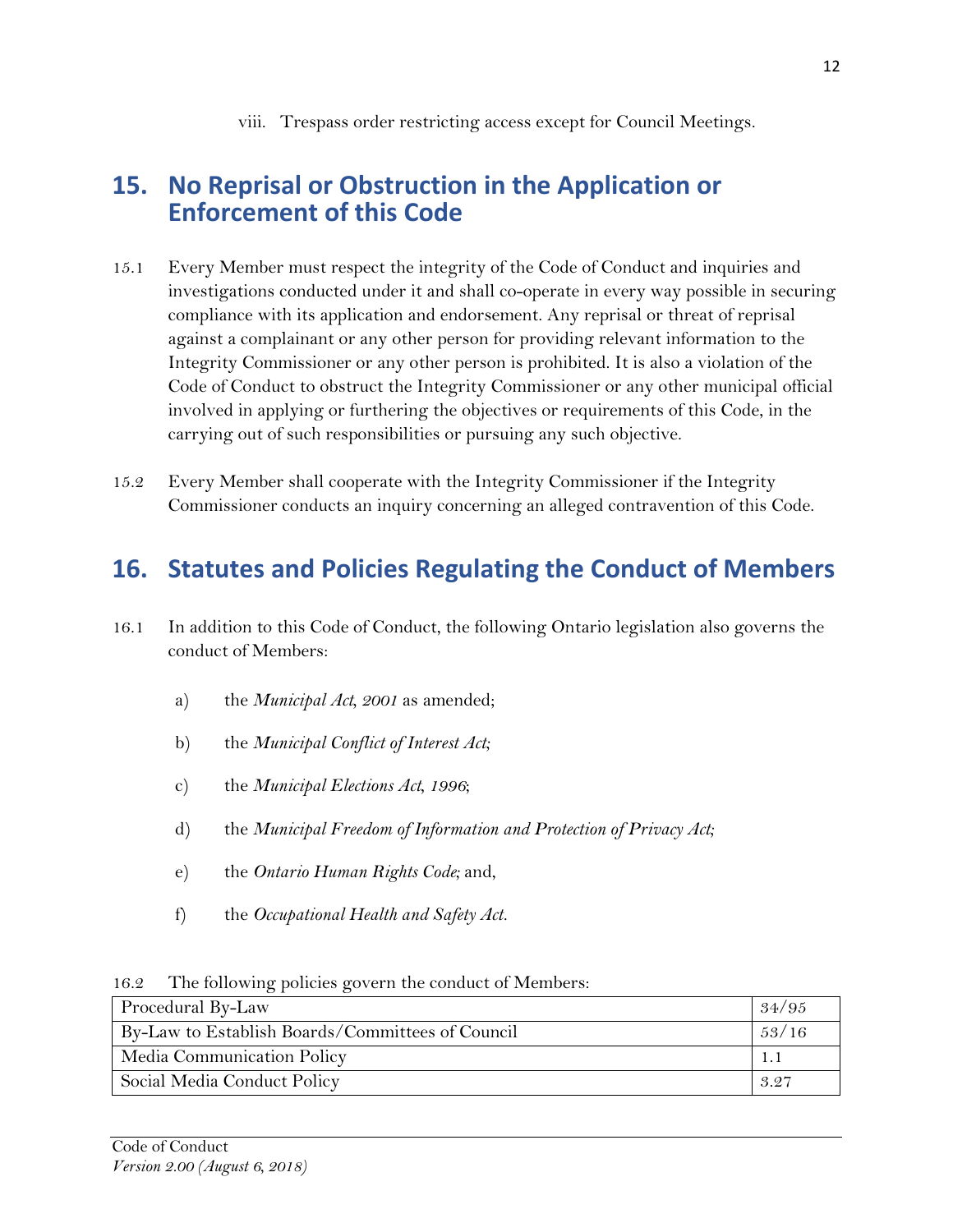| Use of Corporate Resources in Election Periods Policy |        |
|-------------------------------------------------------|--------|
| Workplace Harassment Policy                           | 5.34.1 |
| Workplace Violence Policy                             | 5.34   |
| Council/Staff Relations Policy                        | TRD    |

- 16.3 The *Criminal Code* also governs the conduct of Members.
- 16.4 A Member may become disqualified and lose his or her seat by operation of law, including being convicted of an offence under the *Criminal Code* or being found to have failed to comply with the *Municipal Conflict of Interest Act*, whether or not the conduct in question involves contravention of this Code of Conduct. In the case of any inconsistency between this Code and a Federal or Provincial statute or regulation the statute or regulation shall prevail. Should any provision of the Code become or be determined to be invalid, illegal or unenforceable, it shall be considered separate and several from the agreement and the remaining provisions shall remain in force.

## <span id="page-15-0"></span>**17. Complaints Alleging Violation of This Code**

- 17.1 Where a Member, a municipal employee, Officer, or a member of the public has reasonable grounds to believe that a Member(s) has contravened this Code, a complaint may be submitted to the Clerk's Department in the prescribed form which will be forwarded to the Municipality's Integrity Commissioner who will process it in accordance with the Integrity Commissioner Inquiry Protocol attached hereto as Schedule "B". The Complaint may also be submitted directly to the Integrity Commissioner in the event that such office is readily accessible.
- 17.3 Where a Member is found not to have contravened this Code, the Municipality is authorized to protect that Member against costs or expenses incurred by the Member as a result of the complaint proceedings.